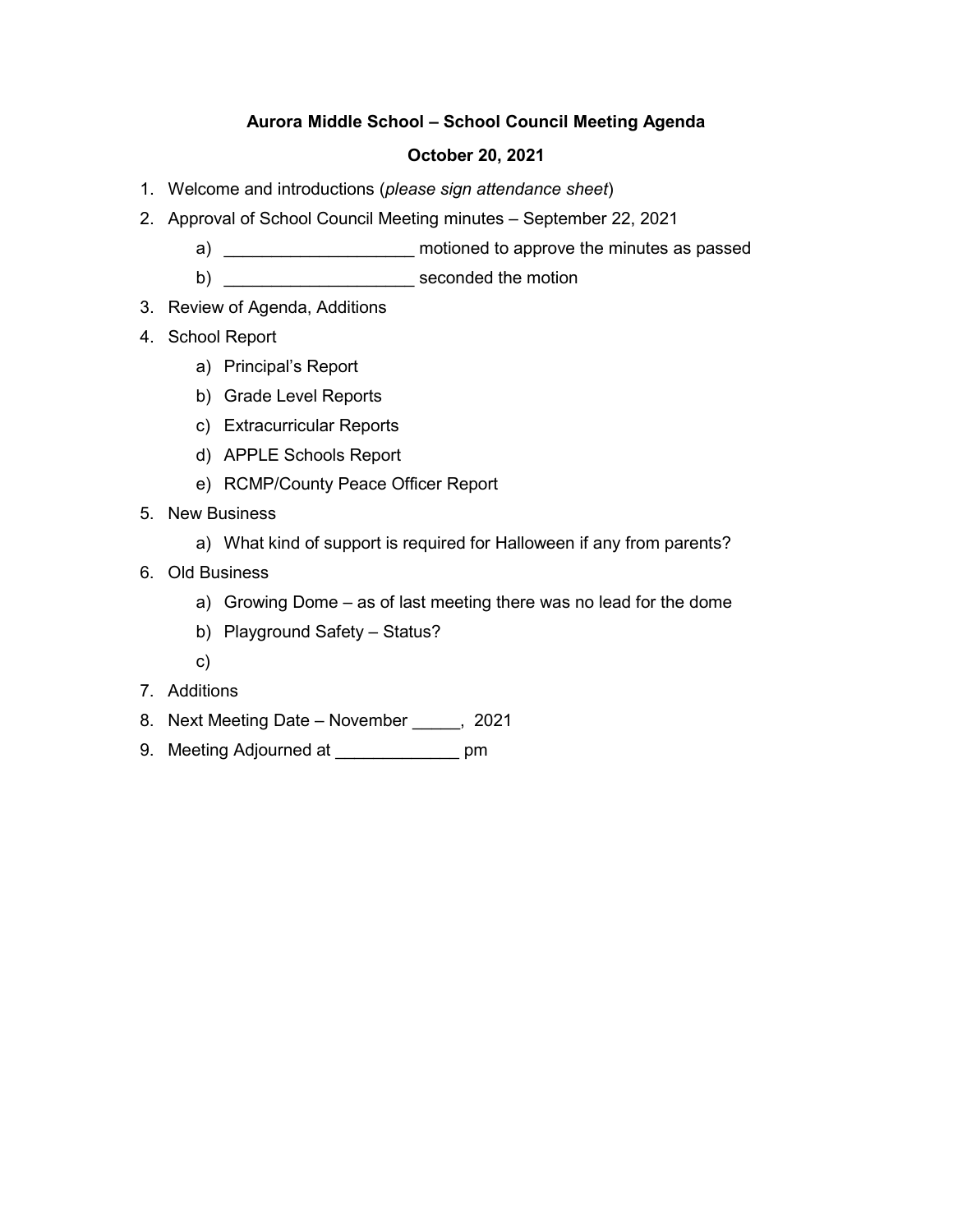### **Aurora Thunder Fundraising Association Agenda**

#### **October 20, 2021**

### 1. **Approval of Fundraising Society Minutes** – September 22, 2021

- a) \_\_\_\_\_\_\_\_\_\_\_\_\_\_\_\_\_\_\_\_\_\_\_ motioned to approve the minutes as passed
- b) \_\_\_\_\_\_\_\_\_\_\_\_\_\_\_\_\_\_\_\_ seconded the motion

### **2. Financial Information**

- a) Casino account balance
- b) Bingo account balance
- c) Parent Fundraising account balance \_\_\_\_\_\_\_\_\_\_\_\_\_\_\_\_\_\_

### **3. New Business**

- **4. Old Business**
	- a) Bingo
		- i. 2021 Bingo Dates

| Thursday | November 25 |  |  |
|----------|-------------|--|--|
| Sunday   | December 19 |  |  |

- b) Casino Update
- c) AGLC request to use funds for agendas and swimming update.
- d) Frisbee Golf Funds approved, waiting installation, update please.
- **e)** Apple Schools Fruit Bin Project
	- **i. Sand Springs Ranch Fundraising opportunity to review, form attached,**

**Jolene to give an overview of what this fundraiser entails**

- **ii. Do we want to put our name in to work Legion suppers?**
- **iii. Any other fundraising ideas as AGLC funds cannot be used.**
- **iv. FCSS grant programs?**
- **v. If available apply to Festival of Trees.**

f)

5. **School Requests**